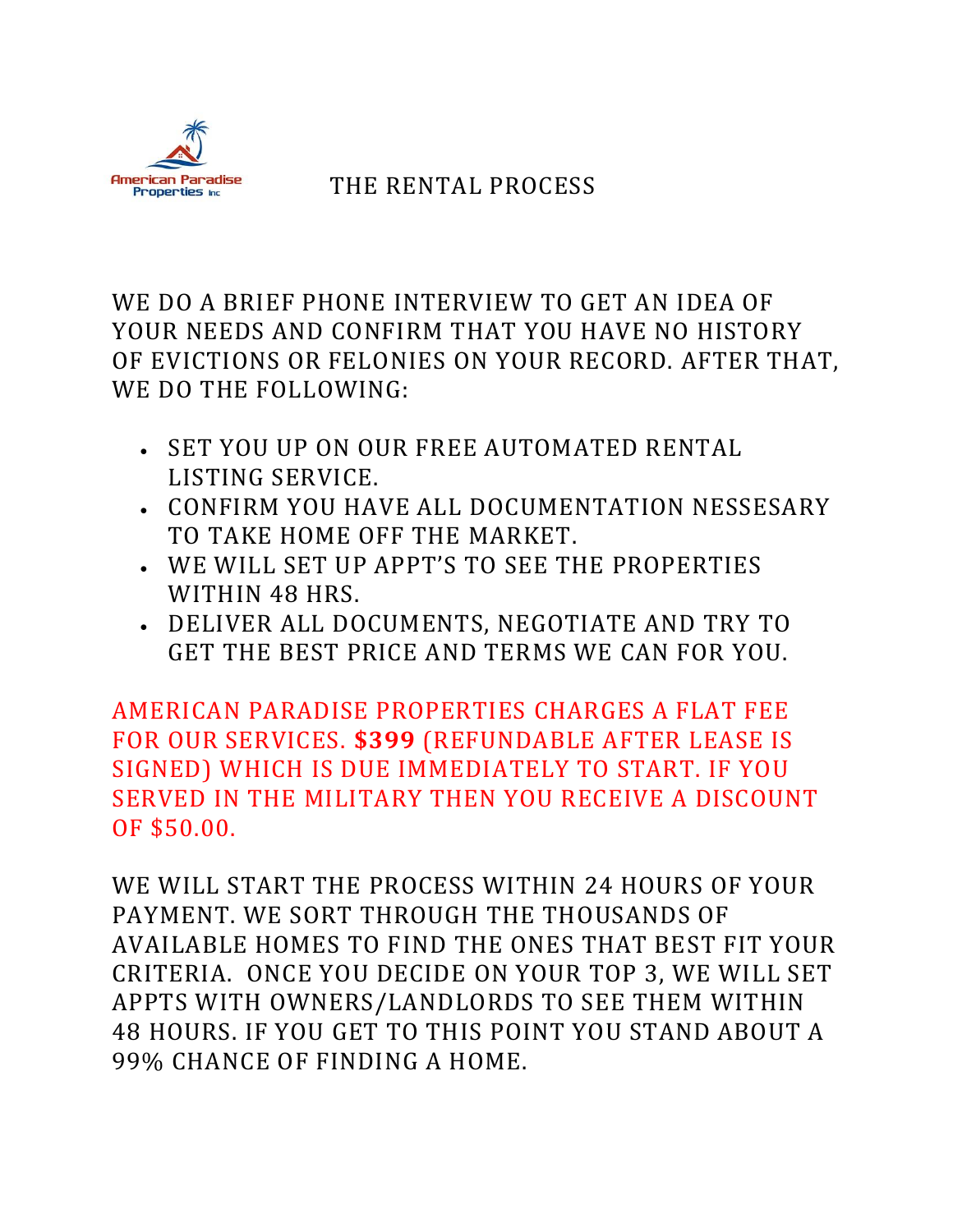# EVERYTHING YOU'LL NEED TO RENT A HOME

Are you asking, "What do I need to rent a house / apartment?" Like a job application, filling out an application to rent a home requires you to attach additional documents. Simply filling out the form with your information and a list of past rentals isn't enough for the landlord to decide whether you're reliable as a tenant. As such, he or she will ask for more items that will show that you're on top of your game. **These are the same items we require before we see any homes.**

While you are home hunting, gather the documents listed below early on. Most landlords will ask if these items have already been collected at time I am making show appt, though some others will only ask for a couple, so being prepared for any situation is your best bet.

#### **Pay stubs - Most recent last two pay stubs.**

Landlords ask to see your pay stubs, to make sure you're employed and make as much money as you say you do. (Remember, the landlord's first concern is whether you'll pay your rent). If you don't make enough money, letting you move in is a gamble they can't afford to make. *Landlords typically only accept tenants for whom the rental price is 30% or less of their income.*

Most of the time, landlords will ask for your two most recent pay stubs. If you have direct deposit, you can likely still find your pay stub online, or ask your boss for a copy. If you do get a physical stub with your paycheck, only provide a copy, not the original.

#### **Bank Statements – Most recent last two months**

Generally, you'll only need bank statements OR pay stubs, not both. They essentially do the same thing– they show you have money.

Bank statements also show regular paycheck deposits from your job. Print two months' worth from your online account, just to be safe. If you don't have a computer at home, go to a public library to access your bank account and print these out. Be sure to log out before you leave the library!

## **Driver's License (Or Passport)- Make a Copy**

Make a copy of your driver's license with you when you tour homes or when you sit down to fill out an application. You will need to provide it as part of the application we turn in.

The landlord will make a copy for his or her records. If you don't have a license, a state ID or passport works too.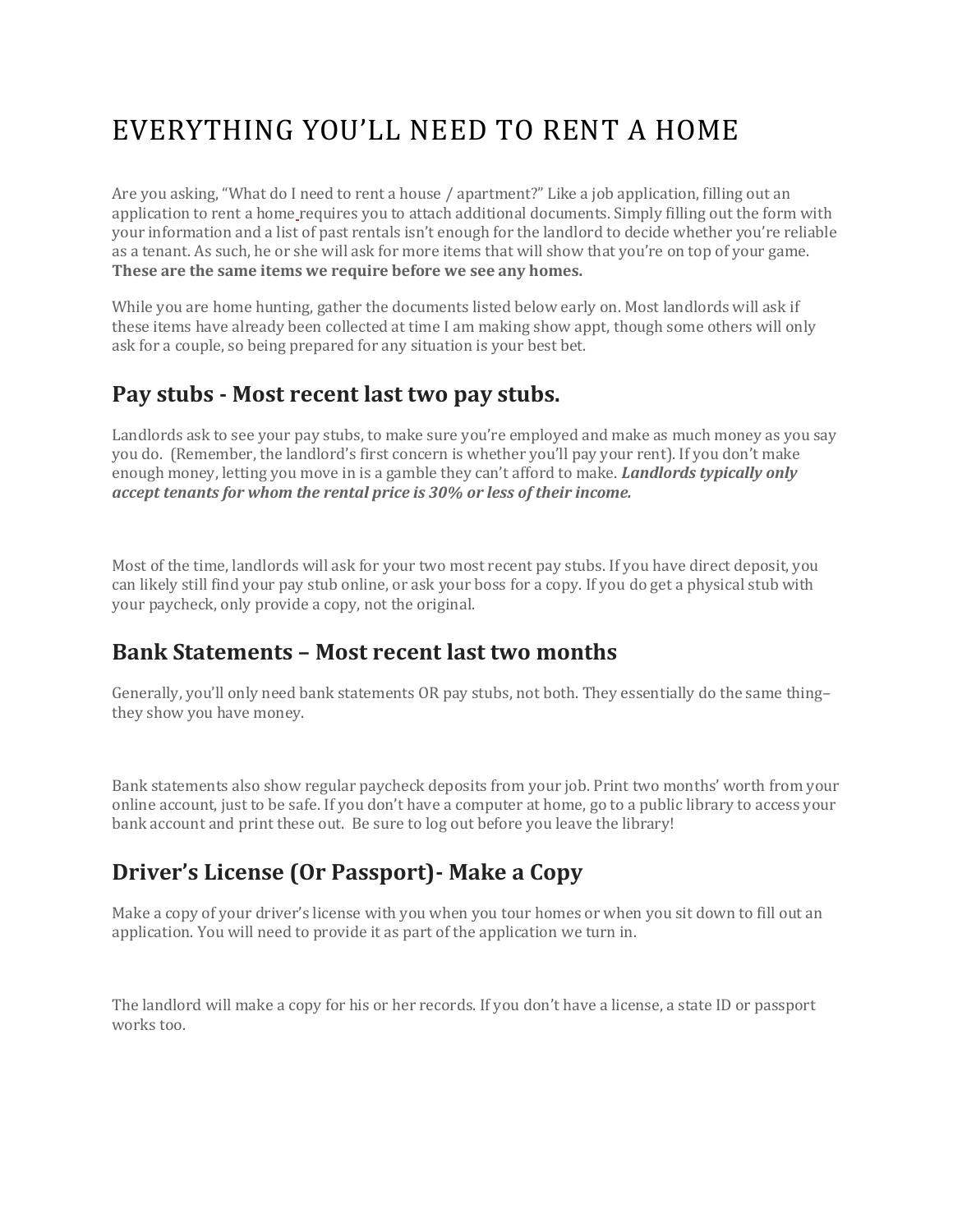## **A Recommendation letter**

A recommendation tells the manager that you were a good tenant in a previous rentals. A letter from the last landlord help a great deal if you can get it. Most landlords will accept basic information about your last apartments, such as the property manager's contact information, so that they can call. But a few managers might ask you to provide letters of recommendation so they don't have to do the work.

*It's a good idea to get one of these letters before moving from your current rental.* A referral letter that you were confident enough to ask for – and received – says a lot to a manager.

#### **Vehicle Registration and Proof of Insurance**

Why would a landlord need your vehicle info? If apartments come with a parking space, the landlord needs to know which cars belong on the property fulltime. If a car appears to be abandoned, the manager needs to know which renter owns it.

Some buildings/ homes have a limited number of parking spaces per unit, so landlords want to make sure only the approved vehicles are in the lot or home.

## **Social Security Number**

Your parents may have warned you not to give out this precious eight-digit identification code, but you do have to provide it to a potential landlord. Property managers and Associations use this number to perform a credit and criminal background checks, to see whether or not you're a good tenant.

You shouldn't have to provide a copy of your social security card, so memorize your number instead.

*Hot Tip: Do not store it on your phone or leave it visible in your apartment.*

#### **Rental History**

You will need to provide your rental history. This is a list of all the rentals you've lived in during your life as a renter, including their addresses, the phone number of the property manager, how long you were there, how much you paid, and why you left.

If you've rented in several locations, it might be a good idea to go ahead and create a file of this information for yourself, so that you can provide it with you when you apply. You can always update it with each move. That way, you can make your application quickly, by copying the information, or simply providing a copy of the document with your application, instead of filling out that section.